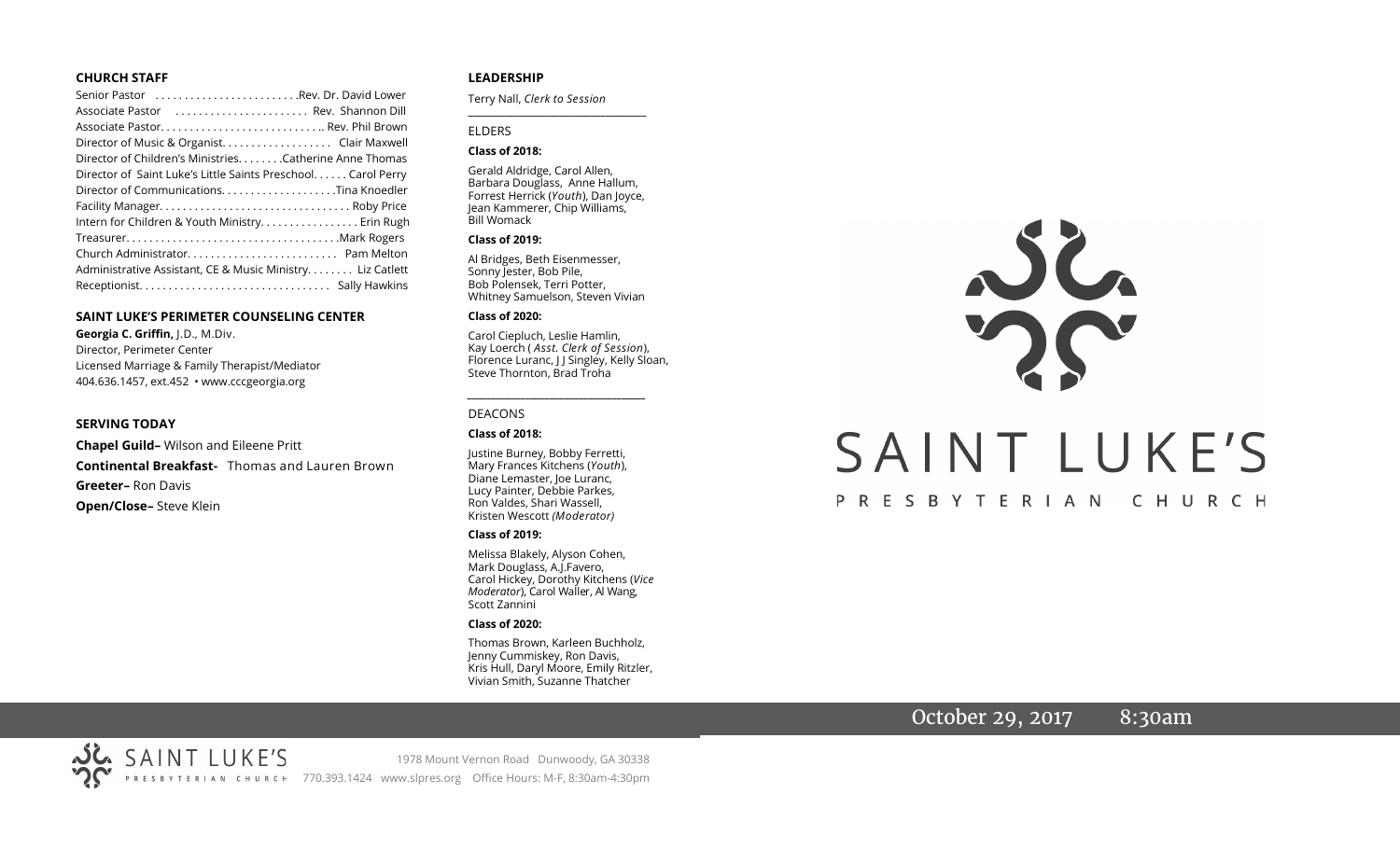

1978 Mount Vernon Road • Dunwoody, Georgia 30338 770.393.1424 • www.slpres.org

# **October 29, 2017**

21st Sunday after Pentecost, Ordinary Time

# **Liturgical Color:** Green

*Green is used for all other time periods (called Ordinary Time) not marked by a specific festival or season.* 

# **SUNDAY SCHEDULE**

8:30am Chapel Communion Service 9:30am Sunday School 10:30am Sanctuary Worship Service *Nursery available at all services and Sunday School.*

# MISSION

Responding to God's call and empowered by the Holy Spirit, we invite all to join us in knowing, serving, and sharing Jesus Christ here and around the world.

VISION To be a beacon of faith, hope, and love– every member an active disciple in Christ's ministry.

**WELCOME, GUESTS!** 

We are delighted you are worshipping with us.

**DURING** the Welcome, please print the requested information on the Friendship Pad and pass the Friendship Pad down the pew.

**AFTER** the worship service, please join us outside the Chapel where our Pastors will be available to answer questions and provide you with a loaf of freshly-baked bread.

**FOR MORE** information about our programs, ministries or membership, please contact one of our Pastors at 770.393.1424, or visit our website: slpres.org.

# **THAT ALL MAY WORSHIP**

**ASSISTIVE** hearing devices, large print hymnals, large print bulletins and back cushions are available. Please contact an usher for further assistance.

**CHILDREN'S WORSHIP** notebooks and lacing crosses are available on the table just outside the Chapel doors. For your convenience, there is a Family Restroom located in the hallway of the administrative offices, on the first floor, near the main lobby.

# **ALL THAT IS LOST...NEEDS TO BE FOUND!**

Please take a moment to visit the Lost and Found tables in the hallway leading to the chapel. Take what is yours and anything unclaimed will be donated. Tables will be up through October 29.

**SPECIAL LAST NIGHT OF FEAST** — Make sure to join us for a very special last night of FEAST on Wednesday, November 1. After a special closing dinner, Saint Luke's will welcome Rev. Marthame Sanders, a gifted pastor in our presbytery who will lead us in a very fun and intergenerational introduction to the art of improvisation. In addition to being joyful, the simple art of improvisation has so much to teach us about life and faith. Come have fun together and learn more on closing night!

**SALVATION ARMY ANGEL TREE** — Angels needed! Make Christmas special for a child! Beginning November 5, take a name from the Angel Tree, and use the suggestions to purchase items for that child. If you like, partner with another church member or family to purchase the gifts. Unwrapped purchases should be returned to the lobby by Friday, December 1. Please contact Florence Luranc with any questions at [fhluranc@comcast.net](mailto:fhluranc@comcast.net) or 404.915.3148.

# **SLLS SHOPPING SPREE COMING SOON** —

The Saint Luke's Little Saints Preschool & Kindergarten will host the 15th Annual Holiday Shopping Spree on November 8 and 9 from 9am -1pm both days. All proceeds go towards classroom curriculum materials.

**CONGRETIONAL MEETING —** There will be a congregational meeting on November 12. It will be immediately following the 10:30am worship service. The purpose is to elect at least four members to serve on the Officer Nominating Committee.

# **LET'S EXTEND A WARM WELCOME** — We

welcome Pedro Miguel Lopez from AIR-Guatemala to Saint Luke's on Sunday, November 12. Pedro Miguel has been a technician with AIR for many years--teaching Mayan farmers and countless school children about sustainable farming and nutrition. We will have a reception in his honor after the 10:30am Worship service on November 12 in the Session Room. Please give him a warm welcome on his first trip to the USA!

**TARTAN TROT** — LOVE JOY HOPE Tartan Trot Shirts for Sale! Show your Tartan Trot spirit and your desire to win some pie by purchasing a LOVE JOY HOPE Tartan Trot green hoodie for \$25! Check out Scottie and the TT table in the lobby to purchase or order one (look for cards on the table). For more information, or to place an order, please contact TJ McGoldrick at [tj.mcgoldrick@gmail.com.](mailto:tj.mcgoldrick@gmail.com) Help us fill our Sponsor board with your names. Sponsor cards are available on the table in the lobby OR you may email Laura Singley ([laurasingley@att.net\)](mailto:laurasingley@att.net) with your pledge. Don't forget we have a fun tartan gift for every Tartan Trot sponsor. Please let Laura know if you need to collect your gift. Please visit the website for full race information. [www.tartantrot.com.](http://www.tartantrot.com/)

**PW BAKE SALE —** Coming soon! November 19, on sale in the lobby for \$4 per loaf. Cranberry-Orange and Pumpkin. Great for Thanksgiving!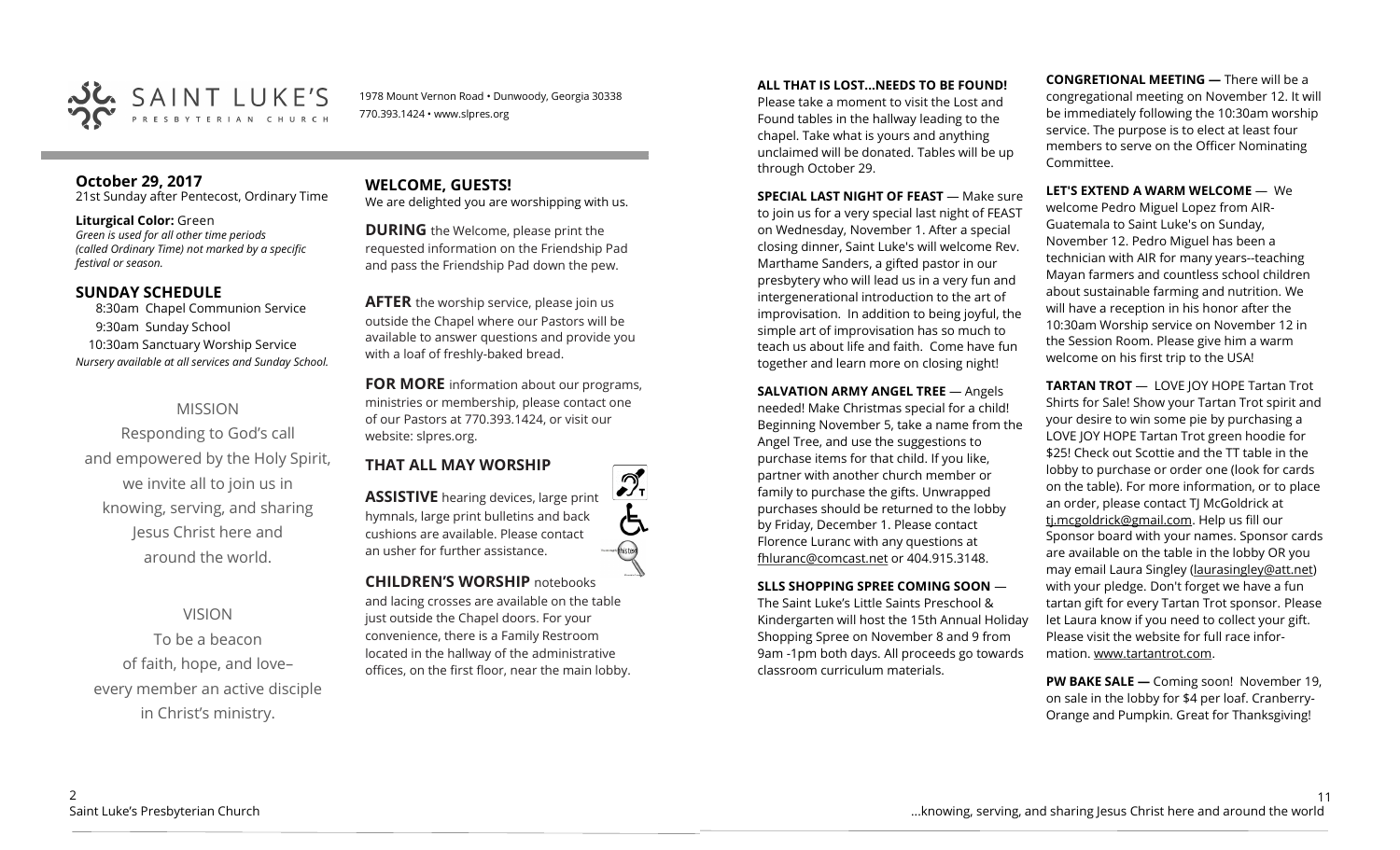# MUSIC MINISTRY

**Clair Maxwell clairmaxwell@slpres.org / 770.393.1424 ext. 227**  \_\_\_\_\_\_\_\_\_\_\_\_\_\_\_\_\_\_\_\_\_\_\_\_\_\_\_\_\_\_\_\_\_\_\_\_\_\_\_\_\_\_\_\_\_\_\_\_\_\_\_\_\_\_\_\_\_\_\_\_\_\_\_\_\_\_\_\_\_\_\_\_\_\_\_\_\_\_\_\_\_\_\_\_\_\_\_\_\_\_\_\_\_\_\_\_\_\_\_\_

# **CHOIR REHEARSALS ON WEDNESDAYS**

5:00-5:45pm Cherub Choir, Ages 4-5, *Yvonne Miller, Director*  5:00-5:45pm Westminster Choir, Grades 1-5, *Clair Maxwell, Director*  6:30-7:20pm Festival Ringers, Youth & Adults, *Clair Maxwell, Director*  7:30-9:00pm Chancel Choir, Youth & Adults, *Clair Maxwell, Director*

# **UPCOMING EVENTS**

December 10: Toys for Tots concert with brass, 4pm. December 17: Lessons and Carols service, 10:30am.

# YOUTH MINISTRY

**Phil Brown philbrown@slpres.org / 770.393.1424 ext. 238** 

# **HERE'S WHAT'S COMING UP IN YOUTH MINISTRY**

October 27-29: Middle School Retreat.

October 29: Family Promise clean-up during Sunday school. Trunk-N-Treat. We will need Youth help with Carnival games and good times with the children.

 $\_$  , and the state of the state of the state of the state of the state of the state of the state of the state of the state of the state of the state of the state of the state of the state of the state of the state of the

# **PARENT RETREAT REGISTRATION**

New parenting retreat that is coming February 9-11, 2018 in Montreat, NC. Five churches around the southeast and Montreat Conference Center have come together to start this unique retreat designed for parents of kids primarily with elementary, middle, and high school-aged children. It is a weekend for you to become more connected, relaxed, and faithful parents in the beautiful mountains of North Carolina. [www.authenticparents.org](http://www.authenticparents.org)  for all the details. Talk to Phil about any questions.

# **In Preparation for Worship**

"Jesus answered them, "Destroy this temple, and in three days I will raise it up." The Jews then said, "This temple has been under construction for forty-six years, and will you raise it up in three days?" But he was speaking of the temple of his body."

*– John 2:19-21*

# **Prelude** Prayer *Léon Böellmann*

# **Welcome and Announcements**

*If you are new to Saint Luke's today, welcome, we are so glad you are here! We have a gift of fresh bread we would love to give to you as a token of our gratitude. Please introduce yourself after worship to receive your welcome gift.*

*Please take the time now to fill out the Friendship Pads situated at the end of each pew. Write down your names and pass the pad down the pew, so that you may greet your pew neighbors by name and that we may know you are here.*

# **Call to Worship\***

|            | Leader: We give you thanks, O God, for this holy house,<br>this place where heaven meets earth!                   |  |  |
|------------|-------------------------------------------------------------------------------------------------------------------|--|--|
| People:    | At this font, we are claimed as your own children,<br>signed and sealed with your grace forever.                  |  |  |
|            | Leader: At this table, we are fed and nourished with your own presence,<br>heavenly food for our earthly journey. |  |  |
| People:    | In this sanctuary, everyone is welcomed!                                                                          |  |  |
| Leader:    | I rejoiced when they said to me, "Let us go to the house of the Lord!"                                            |  |  |
|            | People: We enter the temple gates with thanksgiving, O God,<br>and enter your courts with praise!                 |  |  |
| Hymn #403* | Open Now Thy Gates of Beauty UNSER HERRSCHER                                                                      |  |  |

# **Call to Confession\***

Leader: The Lord be with you. **People: And also with you.** Leader: Let us pray.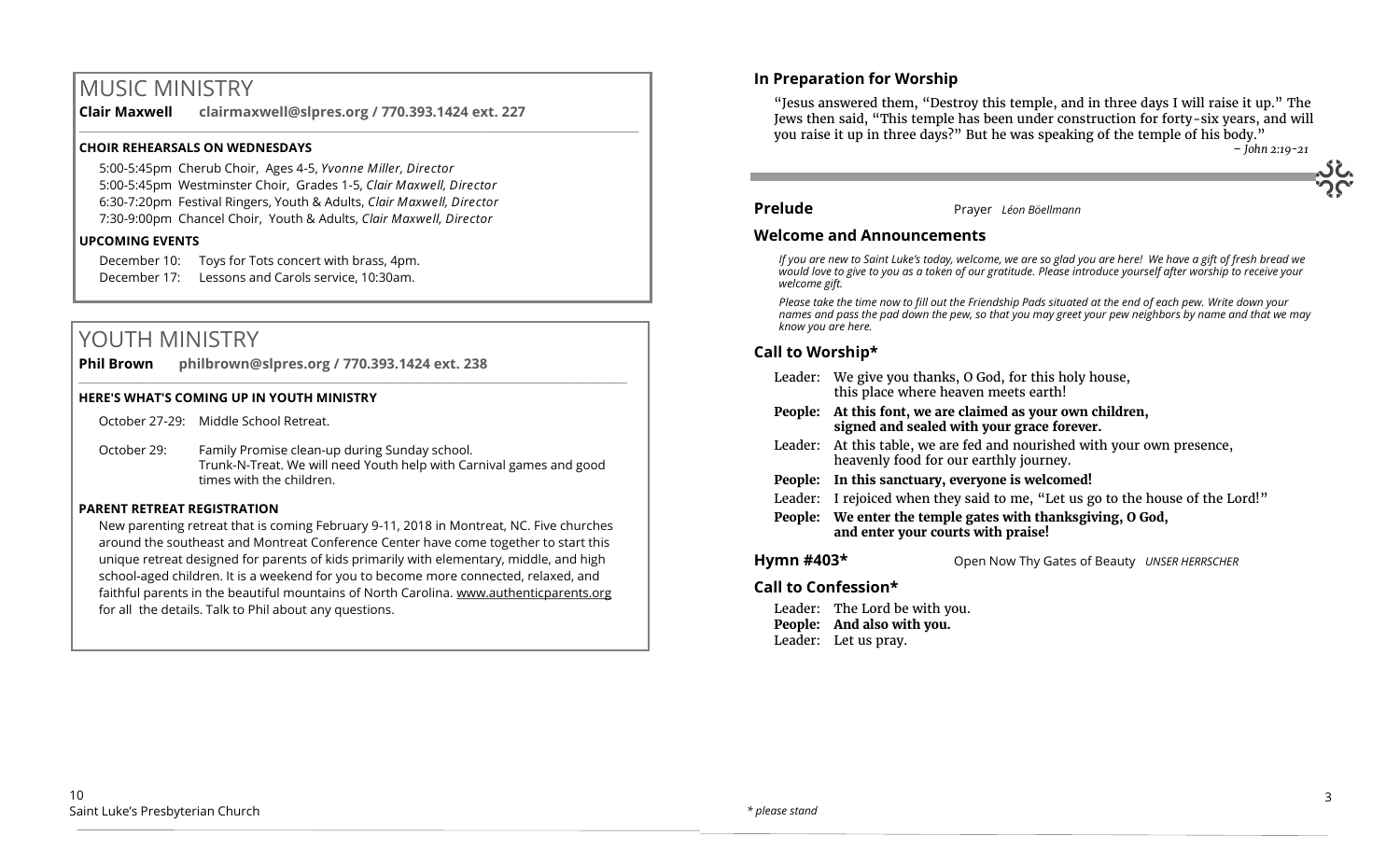# **Prayer of Confession\***

**Gracious God, you have promised to be with us when we gather together, yet we confess that we do not always grasp that you are here. We give prayers and sing songs in the sanctuary while we make our own agendas and order our lives for ourselves. Meet us in this holy place once again, surround us with your glorious presence, forgive us in your redeeming love, and help us commit ourselves to your restoring work for the world. Hear now our silent prayers of confession…***(Silence is kept for personal confession)* 

 Leader: Lord, in Your mercy, **People: Hear our prayer. Amen.**

# **Assurance of Forgiveness\***

**Song of Praise #647\*** Give Thanks *GIVE THANKS* 

# **Passing of the Peace of Christ\***

Leader: May the peace of Christ be with you. **People: And also with you.**

# **Prayer for Illumination**

# **Scripture Lesson** 1 Kings 5:1-5, 8:1-13, *pages 307 and 311 of the Old Testament*

Leader: The Word of the Lord. **People: Thanks be to God.**

# **Tell Us Our Story** Presentation of 3rd Grade Bibles

*Shannon Dill and Catherine Anne Thomas will present the 3rd Graders with their own age appropriate bibles.*

| Brady Anderson       | Luke Hardy        | Thom Rabren        |
|----------------------|-------------------|--------------------|
| James Crutchfield    | William Hearn     | Benjamin Samuelson |
| <b>Brian Fogarty</b> | Courtney Holder   | Wells Waller       |
| Nolan Grafton        | Sydney McGoldrick | Jack Wright        |
| Lilly Hamlin         | Emma Rabren       |                    |

*Children are always welcome to stay in worship. If preferred, parents may take their child(ren) to the nursery.*

# S P L A S H ! CHILDREN'S MINISTRIES

**\_\_\_\_\_\_\_\_\_\_\_\_\_\_\_\_\_\_\_\_\_\_\_\_\_\_\_\_\_\_\_\_\_\_\_\_\_\_\_\_\_\_\_\_\_\_\_\_\_\_\_\_\_\_\_\_\_\_\_\_\_\_\_\_\_\_\_\_\_\_\_\_\_\_\_\_\_\_\_\_\_\_\_\_\_\_\_\_\_\_\_\_\_\_\_\_\_\_\_\_\_\_\_\_\_\_\_** 

**Catherine Anne Thomas cathomas@slpres.org / 770.393.1424 ext. 228** 

# **TRUNK-N-TREAT 2017**

It's time to start dreaming up fun Halloween costumes and decorations for Trunk-n-Treat! This annual event is a perennial favorite with our church family, our Little Saints Family, and our Dunwoody community. Here are the details! On Sunday, October 29:

4:15pm – Cars begin parking in the Mount Vernon lot so that trunks and tailgates can be decorated. If you're giving out treats at your vehicle, please be sure and plan for at least 250. All who wish to compete for a "top three" prize should register and get a number at the side walk table upon arrival.

4:45pm – 5:30pm Carnival Games in the back parking lot. All people wearing costumes should register and get a label to wear so that our judges may identify you while you're playing games and collecting candy.

5:30pm – 6:00pm – Candy-collecting in the Mount Vernon parking lot. Costumed characters will visit each vehicle to get a treat!

6pm – 7pm – Dinner in the Great Hall featuring hamburgers, chicken tenders, and all the sides. Sign up for dinner on our website at: http://slpres.org/trunk-n-treat-dinner/. We'll have a lively costume parade and hear the "Top Three" prize winners in each category.

Even though having fun is the main reason we love Trunk-n-Treat, here are the prize categories we'll be awarding this year:

Youngest Trunk-n-Treater in Costume -1 prize Age 3 and under Boys – 3 prizes Age 3 and under Girls – 3 prizes PreK/Kindergarten Boys – 3 prizes PreK/Kindergarten Girls – 3 prizes 1<sup>st</sup> – 3<sup>rd</sup> Grade Boys – 3 prizes 1<sup>st</sup> – 3<sup>rd</sup> Grade Girls – 3 prizes 4<sup>th</sup>/5<sup>th</sup> Boys – 3 prizes 4<sup>th</sup>/5<sup>th</sup> Girls – 3 prizes Youth/Adults – 3 prizes Family Costumes – 3 prizes Trunk/Tailgate Decorations – 3 prizes

Winners will be announced following the Costume Parade during dinner in the Great Hall!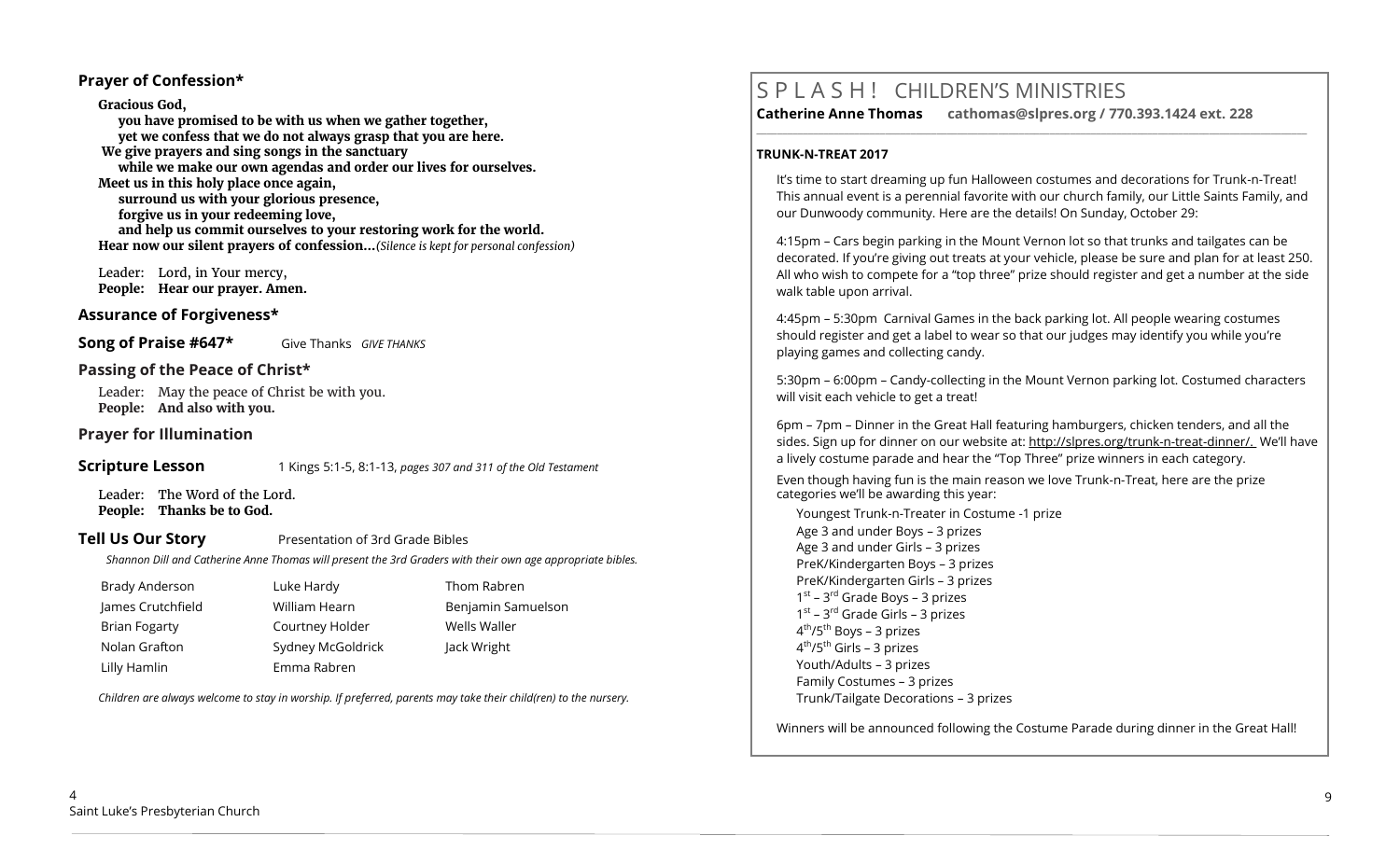# ADULT MINISTRY

**Shannon Dill shannondill@slpres.org / 770.393.1424 ext. 229** 

# **ADULT SUNDAY SCHOOL**

Individual classes have begun. Please see the website for a full description of each class. (http://slpres.org/program-ministries/adult-ministry/sunday-school)

 $\_$  ,  $\_$  ,  $\_$  ,  $\_$  ,  $\_$  ,  $\_$  ,  $\_$  ,  $\_$  ,  $\_$  ,  $\_$  ,  $\_$  ,  $\_$  ,  $\_$  ,  $\_$  ,  $\_$  ,  $\_$  ,  $\_$  ,  $\_$  ,  $\_$ 

Faith Foundations: Room 232 House to House: Room 203 Seasons of the Spirit: Room 231/233 Soul Food: Room 234/236

# **FRIDAY MORNING MEN'S BIBLE STUDY**

Fellowship and Bible study every Friday from 6:40-8am in the Parlor with Dan Joyce.

# **BIBLE STUDY: "WAYFARERS"**

Come join David, Shannon or Phil as this week's preacher leads a study of the scripture for the upcoming Sunday's worship. Meet on Wednesdays at 10am in the church library.

# **MOM'S SMALL GROUP, "LOVE DOES"**

A new small group for moms of all stages to explore all that God wants to do with us. This class meets on the 2nd Thursday of the month at Shannon's home from 7:30-8:30pm.

# **MOM'S MID-DAY GROUP, "ANIMATE FAITH"**

Please join Shannon Dill and other moms to encourage, grow, and laugh with one another! This semester we'll meet on Friday mornings at 11am, through November 3 in the Session room (room 109). Contact Carol Perry, carolperry @slpres.org, to make a child care reservation (free of charge).

# **FAITH AND PARENTING GROUP**

The Faith and Parenting Group will now meet on "Second Sundays" of each month, with its next gathering scheduled at The Lowers' House for Sunday, November 12. All parents and their children are welcome! The group will share good company, build community together, and learn about faith and parenting from one another. A casual dinner will be served. Childcare will be provided. Please email David Lower to RSVP and ask any questions, [davidlower@slpres.org.](mailto:davidlower@slpres.org) Additional gatherings this year will be on December 10, January 8, February 19, March 12, April 9 and May 14.

# **TAVERN TALKS**

The men of Saint Luke's are invited on the third Monday of the month at 8pm to Dunwoody Tavern for "Tavern Talks." This fall we will plan to gather guys together for fun, food, beverages, Monday Night Football, and conversation about life and spirituality. Please email David Lower with any questions, davidlower@slpres.org.

# Affirmation of Faith\* **Apostles'** Creed

**I believe in God, the Father Almighty, Maker of heaven and earth, and in Jesus Christ, his only Son, our Lord; who was conceived by the Holy Ghost, born of the Virgin Mary, suffered under Pontius Pilate; was crucified, dead, and buried; he descended into hell; the third day he rose again from the dead; he ascended into heaven, and sitteth on the right hand of God the Father Almighty; from thence he shall come to judge the quick and the dead. I believe in the Holy Ghost; the holy catholic Church; the communion of saints; the forgiveness of sins; the resurrection of the body; and the life everlasting. Amen.**

# **Moment for Commitment Bob Pile** Bob Pile

# **Offering Invitation**

*Giving is a tangible sign of worship. If you give electronically, there is a blue, laminated, electronic giving card in the pew rack to place in the offering plate as it is passed.*

**Offertory** Chorale *Léon Böellmann*

**Song of Thanksgiving\*** from Now Thank We All Our God *NUN DANKET ALLE GOTT* 

**All praise and thanks to God, who reigns in highest heaven, to Father and to Son and Spirit now be given: the one eternal God, whom earth and heaven adore, the God who was, and is, and shall be evermore.**